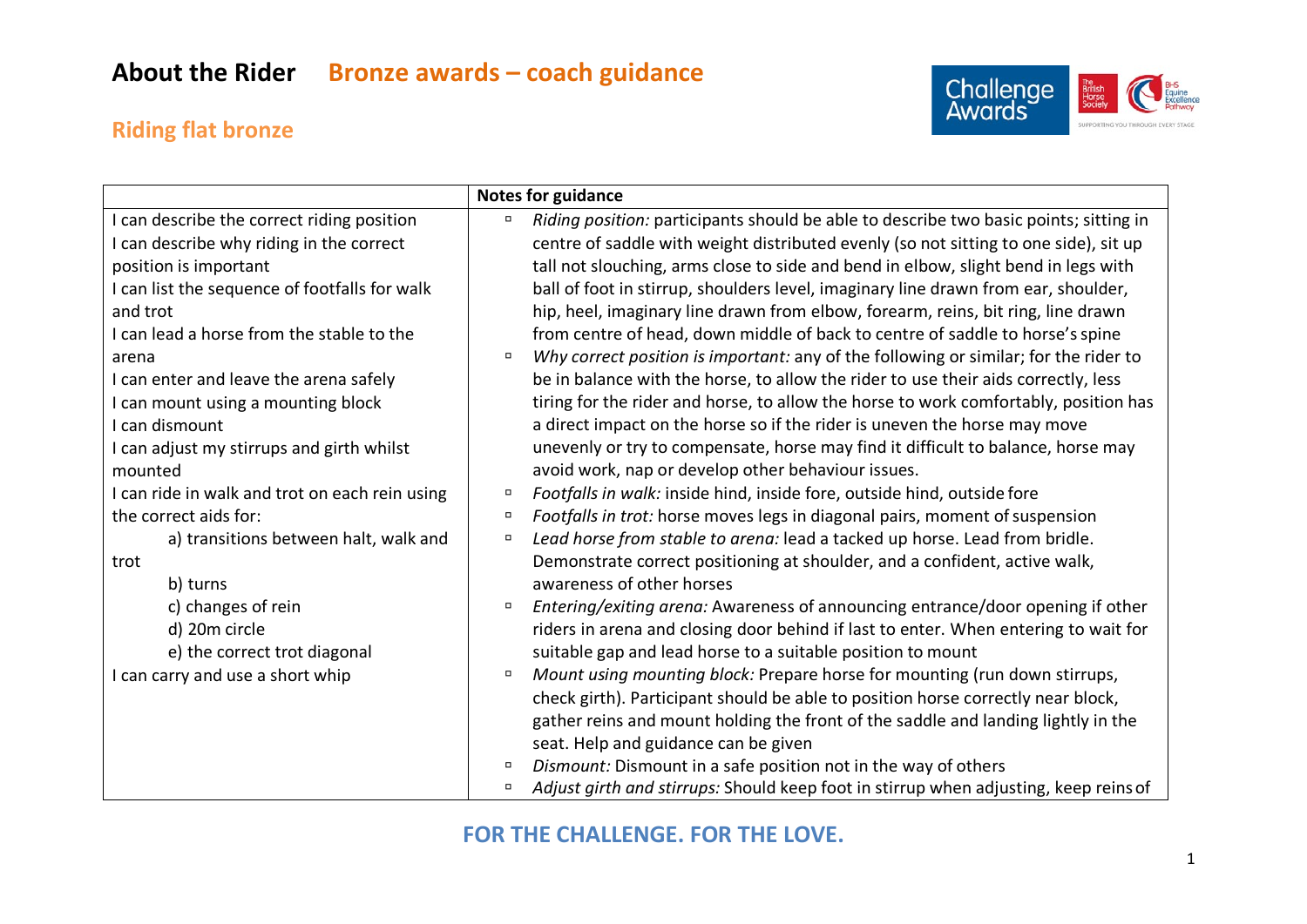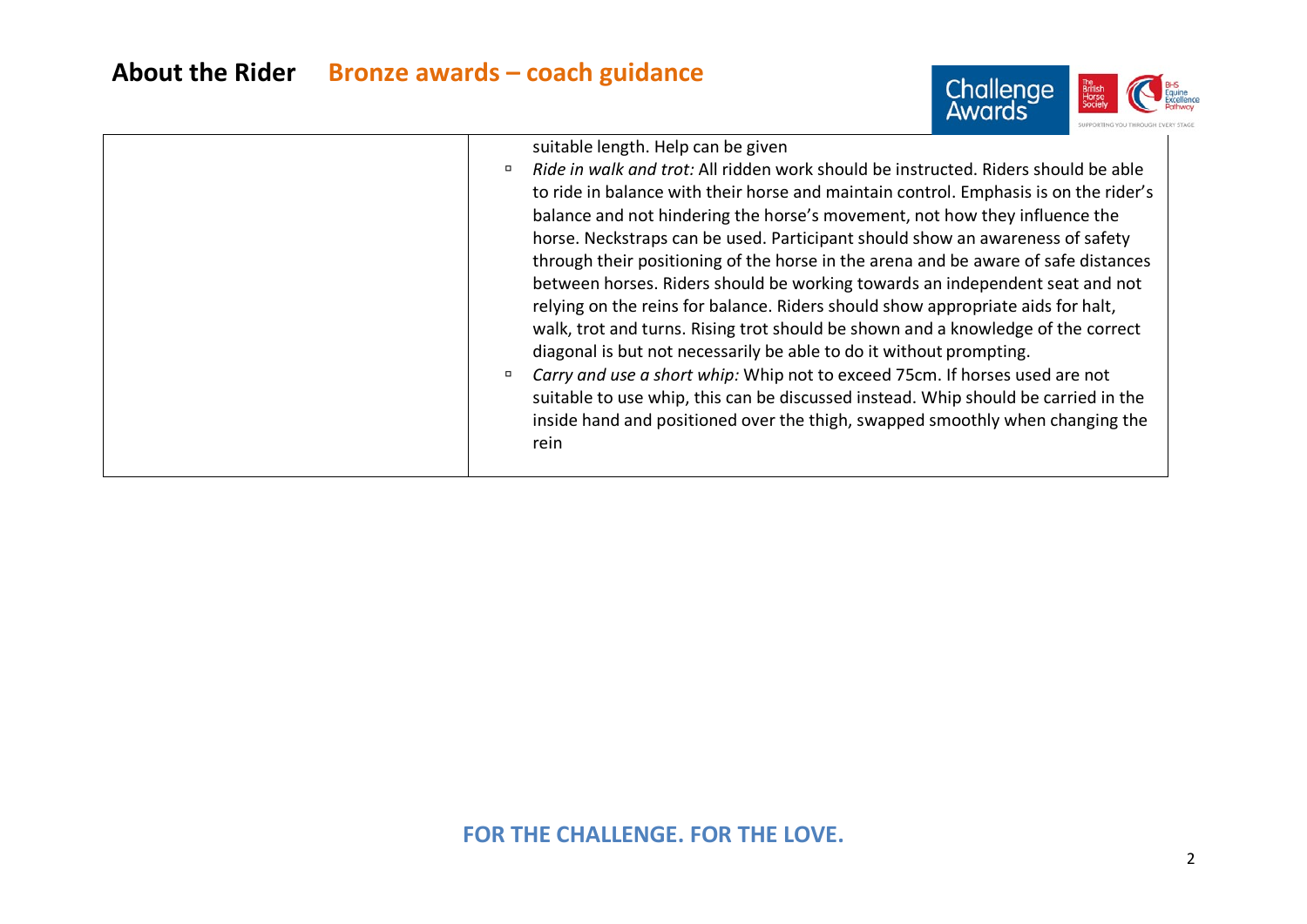

### **Riding jump bronze**

poles

|                                                                 | <b>Notes for guidance</b>                                                                                                                                                                                                                                             |
|-----------------------------------------------------------------|-----------------------------------------------------------------------------------------------------------------------------------------------------------------------------------------------------------------------------------------------------------------------|
| I can discuss riding in light seat:                             | Light seat: hovering above the saddle with weight balanced through legs, heel<br>$\Box$                                                                                                                                                                               |
| a) why it is used                                               | slightly lower than toe (as in not balancing on horse's neck). Used for preparation                                                                                                                                                                                   |
| b) why stirrups may need to<br>be shortened                     | for jumping, or riding at speed over distance (for example cantering on a hack<br>out). Stirrups may be shortened to help balance                                                                                                                                     |
| I can ride in a correct light seat position<br>in walk and trot | Ride in light seat: rider to show sufficient balance independent of the reins.<br>$\Box$<br>Neckstrap can be used to help with balance                                                                                                                                |
| I can describe riding over ground poles:                        | Describe riding over ground poles: Awareness that they need to approach in a<br>$\Box$<br>straight line towards centre of pole, rider looking forward. Aids (rein and legs) may<br>be required to keep horse straight. Horse should be ridden away in a straight line |
| a) how to approach them                                         | and not turned too sharply after. Keep horse in a regular speed (rhythm and                                                                                                                                                                                           |
| b) how to ensure a straight line over the                       | tempo)                                                                                                                                                                                                                                                                |
| poles                                                           | Riding over ground poles: Rider should control horse sufficiently to ride in a<br>$\Box$                                                                                                                                                                              |
| c) how to ride away from a ground pole                          | straight line over the poles. Neckstrap can be used. Emphasis is placed on the                                                                                                                                                                                        |
| I can ride over ground poles                                    | riders being in balance with the horse and not hindering the horse. Riders should<br>be working towards an independent seat and not relying on the reins for balance.                                                                                                 |
| a) a single ground pole in walk                                 | Ground poles can be placed on the 34 line or centre line. Participants should                                                                                                                                                                                         |
| b) a single ground pole in trot                                 | demonstrate balanced turns, straight approaches and getaways from the poles.                                                                                                                                                                                          |
| c) a line of 3 ground poles in walk                             | Ground poles can be placed for one or two strides between them for walk and                                                                                                                                                                                           |
| d) a line of 3 ground poles in rising trot                      | trot work. Participants should be able to maintain a steady rhythm over the poles                                                                                                                                                                                     |
|                                                                 | and not allow the horse to speed up or slow down                                                                                                                                                                                                                      |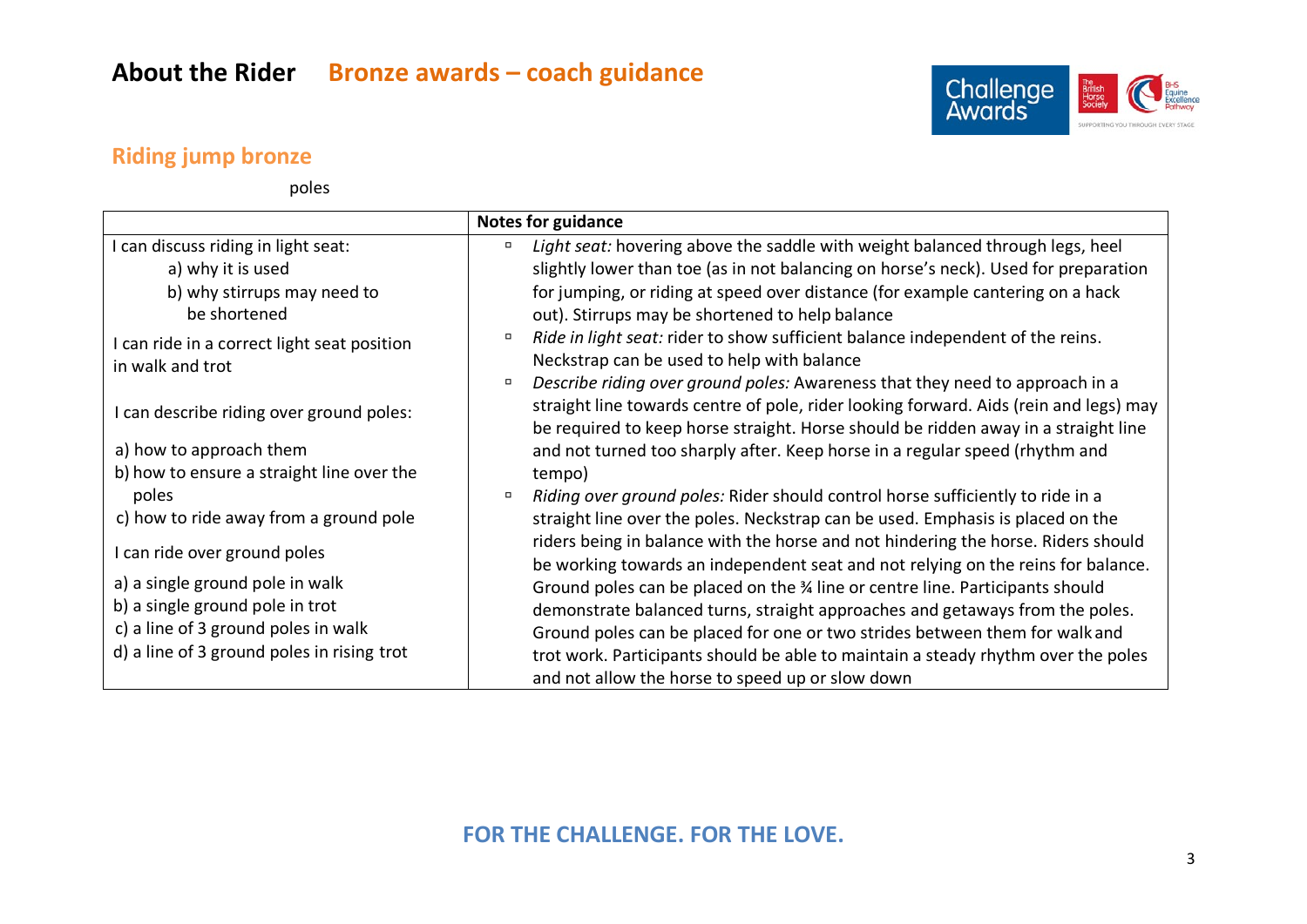

## **Riding Out Safely bronze**

|                                                                                                                                              |                                                                                                                                                                                                                                                             | <b>Notes for guidance</b>                                                                                                                                                                                                                                                                                                                                                                                                                                                                                                                                                                                                                                                                                                                                                                                                                |
|----------------------------------------------------------------------------------------------------------------------------------------------|-------------------------------------------------------------------------------------------------------------------------------------------------------------------------------------------------------------------------------------------------------------|------------------------------------------------------------------------------------------------------------------------------------------------------------------------------------------------------------------------------------------------------------------------------------------------------------------------------------------------------------------------------------------------------------------------------------------------------------------------------------------------------------------------------------------------------------------------------------------------------------------------------------------------------------------------------------------------------------------------------------------------------------------------------------------------------------------------------------------|
| Prepare to ride                                                                                                                              | I can list suitable clothing, for<br>horse and rider, when riding out<br>I can describe why high visibility<br>clothing should be worn<br>I can list some hazards I may<br>come across out hacking                                                          | Suitable clothing: PPE for rider, and an example of a suitable hi vis clothing for horse<br>and rider<br>Why it's worn: so horse and rider can be seen clearly and sooner<br>Hazards: three of the following or similar; other road users, pedestrians, road works,<br>$\Box$<br>parked vehicles, wheelie bins, traffic lights, dogs, loud noises                                                                                                                                                                                                                                                                                                                                                                                                                                                                                        |
| Preparing to<br>ride out<br>(this takes place<br>in an enclosed<br>area using a<br>simple<br>simulated road<br>with right and<br>left turns) | I can make right and left turns<br>I can describe why observations<br>are important when riding out<br>I can demonstrate the correct<br>positioning on a road<br>I can recognise common signs<br>and markings<br>I can list some of the<br>Countryside Code | Right and left turns: observations and signals made appropriately, rider maintains<br>safe control of horse<br>Observations: to be aware of surroundings behind and in front of you<br>$\Box$<br>Correct positioning: awareness to ride on the left side (with flow of traffic) not so<br>п<br>close to the kerb that you risk riding over drain covers. If riding in a pair leave enough<br>room between horses so riders do not bash legs and the horses remain level<br>Road signs: should be able to identify; stop, give way, speed limit sign<br>Markings: solid white line, double lines of white dashes, single line of white dashes<br>Countryside Code: basic rules two of the following; leave gates as you find them, ride<br>slowly past livestock, don't deviate from permitted route, follow signage, ride<br>responsibly |
| Riding outside                                                                                                                               | can ride out with a ride leader<br>on a walk hack                                                                                                                                                                                                           | Ride out: Could be on quiet roads, in fields or a driveway. Horse can be led by ride<br>leader on horse or on foot by a separate leader. Rider to ride with a suitable leader on<br>quiet horses used to riding out. Can ride in pairs or single file. If in pairs ride leader<br>should be on the outside. Rider should be aware that they need to keep a suitable<br>distance between themselves and the ride leader and follow instructions given.                                                                                                                                                                                                                                                                                                                                                                                    |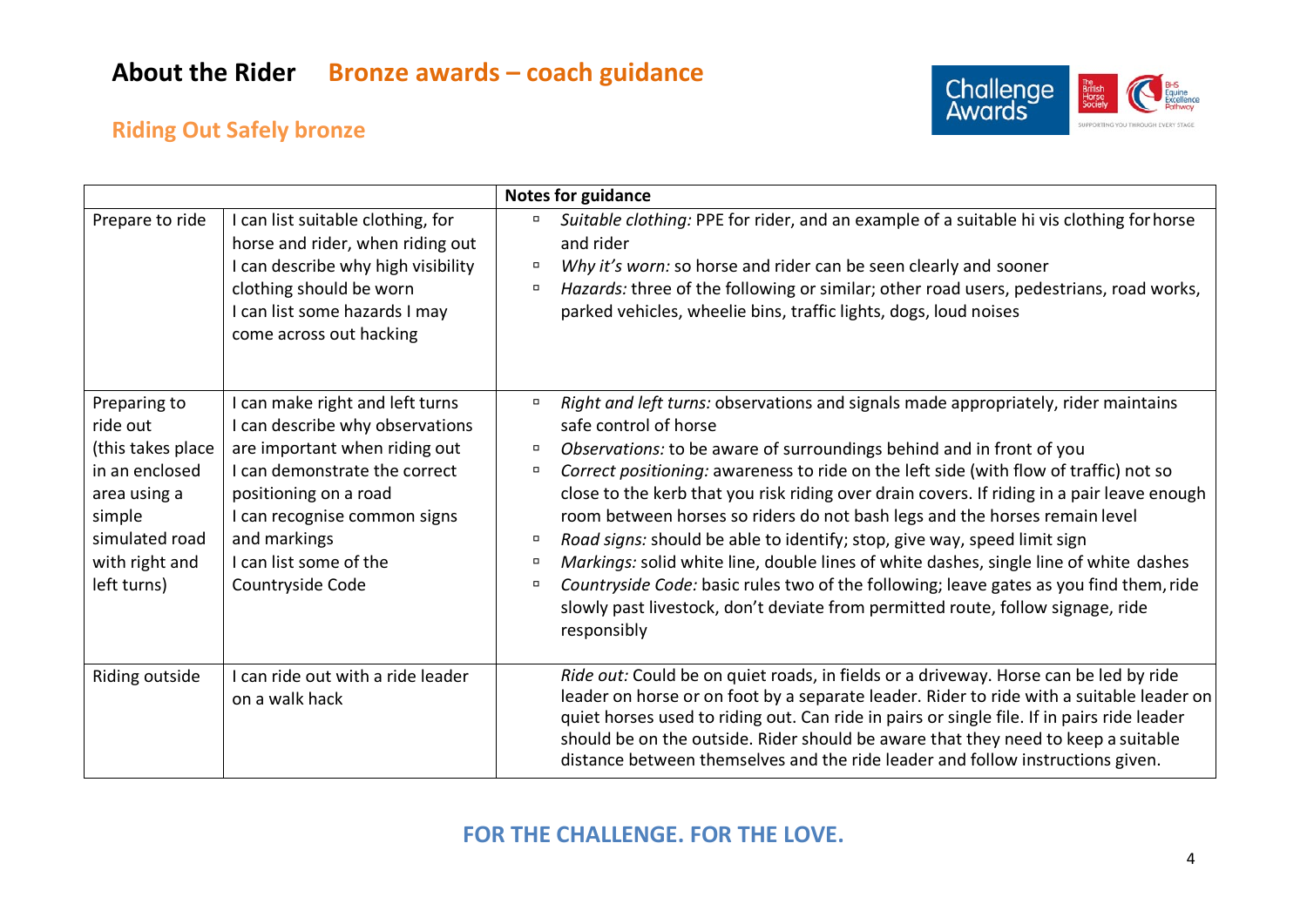# **About the Rider Bronze awards – coach guidance**





This award should focus on improving awareness of exercises and lifestyle choices they can implement at home to improve their riding. Your role, as coach, is to help explain why improving their fitness, posture etc can help to improve the riding experience for them, and their horse.

|                                                | <b>Notes for guidance</b>                                                                         |
|------------------------------------------------|---------------------------------------------------------------------------------------------------|
| can give examples of why it is important to be | Fit to ride: A basic awareness of their fitness, balance and position having an<br>$\Box$         |
| fit to ride                                    | influence on their ability to ride comfortably for both themselves and their horse.               |
|                                                | The correct nutrition (fuel) to give them appropriate energy for their riding which               |
|                                                | can help with mental clarity; their ability to listen, follow and implement instructions          |
| I know why BHS Approved Riding Schools have    | Weight limits: any of the following (or similar), to protect horse and pony welfare; to<br>$\Box$ |
| weight limits in place for their horses and    | prevent injury to horses and ponies; to ensure a rider is correctly matched to a horse            |
| ponies                                         | for the comfort of horse and rider                                                                |
| I know why correct alignment is beneficial for | Alignment: a basic knowledge of alignment affecting riding position and balance.<br>$\Box$        |
| riding                                         | Correct alignment leads to a better balance and position and ultimately a                         |
|                                                | comfortable ride for horse and rider                                                              |
| I can describe how to improve my alignment     | Improving alignment: Should be able to discuss from experience of riding lessons<br>$\Box$        |
|                                                | delivered by coach; straight line from ear, shoulder, hip heel, and horizontal                    |
|                                                | alignment of shoulders and seat bones level. Discuss if they can 'feel' if their                  |
|                                                | alignment is out while riding (if they can't, this can be something to work on and                |
|                                                | improve in future lessons). They should be able to discuss their alignment when on                |
|                                                | the ground (following 6 steps in the information booklet (page 10)) and an                        |
|                                                | awareness of how to improve alignment throughout their day (stand with feet hip-                  |
|                                                | width apart, walking in correct alignment, sitting straight, taking a short walk if               |
|                                                | sitting for long periods)                                                                         |
| can demonstrate mindful breathing and          | Mindful breathing: can demonstrate a slow, deep breathing technique to help bring<br>$\Box$       |
| describe how it can help my riding             | calmness and clarity. Can follow the 6 steps guide on page 13 of information                      |
|                                                | booklet. Mindful breathing can help to relax horse and rider                                      |
| I can list five signs of dehydration           | Signs of dehydration: five from the following; thirst, lethargy, headache, dry mouth,<br>$\Box$   |
|                                                | dry/cracked lips, unclear thinking, irritability, weakness, blurry vision, poor memory,           |
|                                                | slow reaction times, dizziness, fainting<br>FAR THE AUAU FUAR FAR THE LAVE                        |